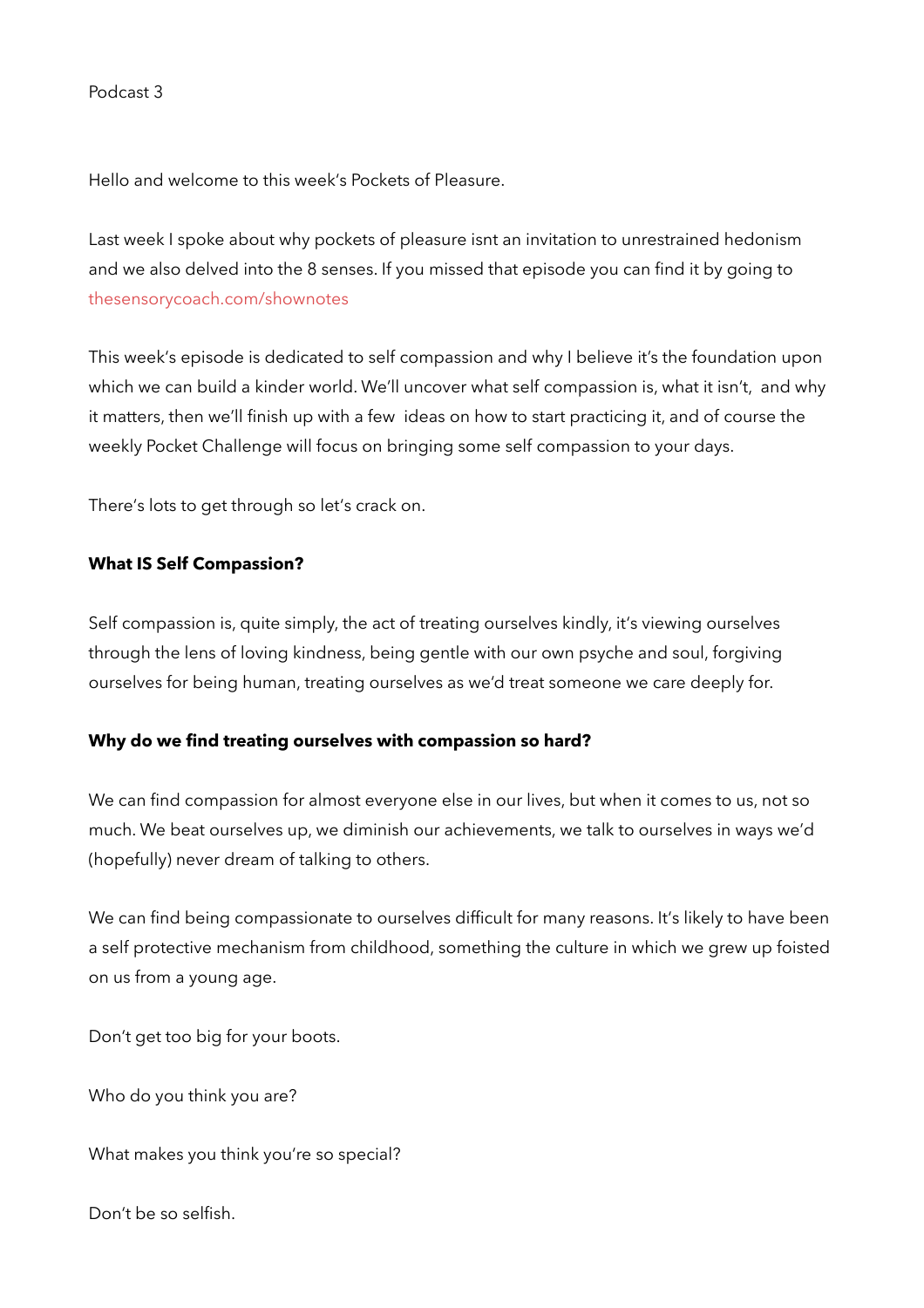I'm sure there are a 100 more little digs that taught us from a young age that we don't deserve to treat ourselves kindly, that other people's needs trump our own.

It's because of this widely shared childhood experience that, in recent decades, there's been a big drive to increase our self esteem, as it became common knowledge that so many of us were plagued by low self esteem.

But the psychologists realised that this drive to increase self esteem wasn't as helpful as it should've been, instead high levels of self esteem were creating more narcissism, prejudice, discrimination, self righteous anger, self absorbed individuals - in other words - a less compassiomate world.

So if you're a kind hearted compassionate soul, the last thing you'll want to become is , one of them' those people it's easy to perceive as bad.

You can see this playing out every day on every social media channel.

Virtue signalling seeps under our skin day after day, and can leave us feeling that we're not doing enough, that WE are not enough.

Are we eating the best diet for the planet? Are we buying the best products for the planet? Are we part of the solution or part of the problem? Do we believe the right things? It's a lot of big stuff to tease apart, and sometimes it's just easier to take the short cut of agreeing with, and joining in with, the loudest voices.

Every aspect of life, it seems, has become polarised. You're on the right side or the wrong side. You're either with us or you're against us.

Opinions are binary whilst we're encouraged to embrace the diverse and the non binary.

There's no room left to listen and take on board diverse perspectives. It seems that the default setting for 21st century human opinion is judgementalism whilst pretending to be anything but, and preaching a , just be kind' message at the same time. The mental gymnastics involved are exhausting.

How many times have you heard 'I'm not being judgmental but...' ?

We judge others before they can judge us. We deride them as bad and, by default, claim the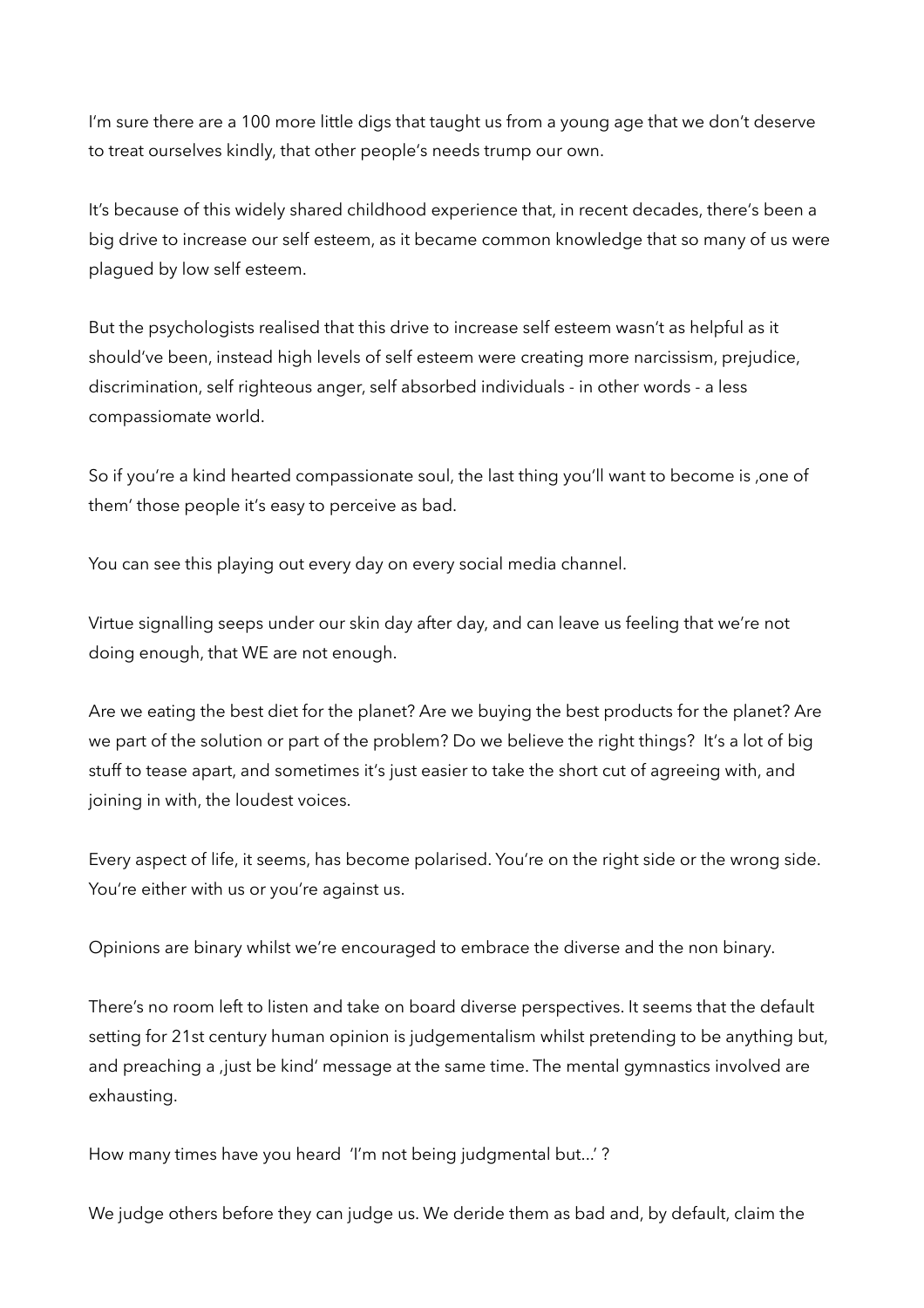badge of righteous goodness for ourselves. But we don't truly believe in our own goodness, how can we when our harsh inner critic is constantly reminding us about what a crappy person we are? It's an internal tug of war.

Whilst the world is fighting this inner battle, truth becomes distorted through the lens of fanaticism. We HAVE to stand fully in our loudly proclaimed beliefs because otherwise... who are we?

Our sense of self is so tied to our zeal that to even consider looking at another view point overwhelms our capacity to function. We have to believe we are good, not like those 'OTHERS'.

To question our worldview is to push the self destruct button, or so it seems.

And so we cling to our beliefs as though they were a lifejacket.

But what if the lifejackets are filled with lead weights, not keeping us afloat but dragging us beneath the surface? What would it take to cut loose from the thing that just might be drowning you?

This polarised toxicity is the backdrop against which we measure our rightness as a human being. Compassion has been squeezed out and, in my opinion, this all stems from our lack of self compassion.

Why? Because self compassion allows for self acceptance. It allows us the grace to be wrong (or right!) without our fragile veneer of self esteem crumbling. It allows us room to listen to dissenting voices, safe in the knowledge that it won't tear the core of our being apart to hear something that challenges us, that makes us consider a different view point, that maybe could change our mind.

As Gina Senarighi says: (Sen A Ree Ghee)

'Using self compassion doesnt mean letting yourself off the hook for missteps, but owning them and still holding space to love yourself.'

So much is spoken about self love these days, but without a foundation of self compassion, it's disingenuous and can be a dangerous path because the crucial thing to remember is that, without compassion for ourselves, there can't be true compassion for others.

As Kristin Neff says in her book Self Compassion, the proven power of being kind to yourself: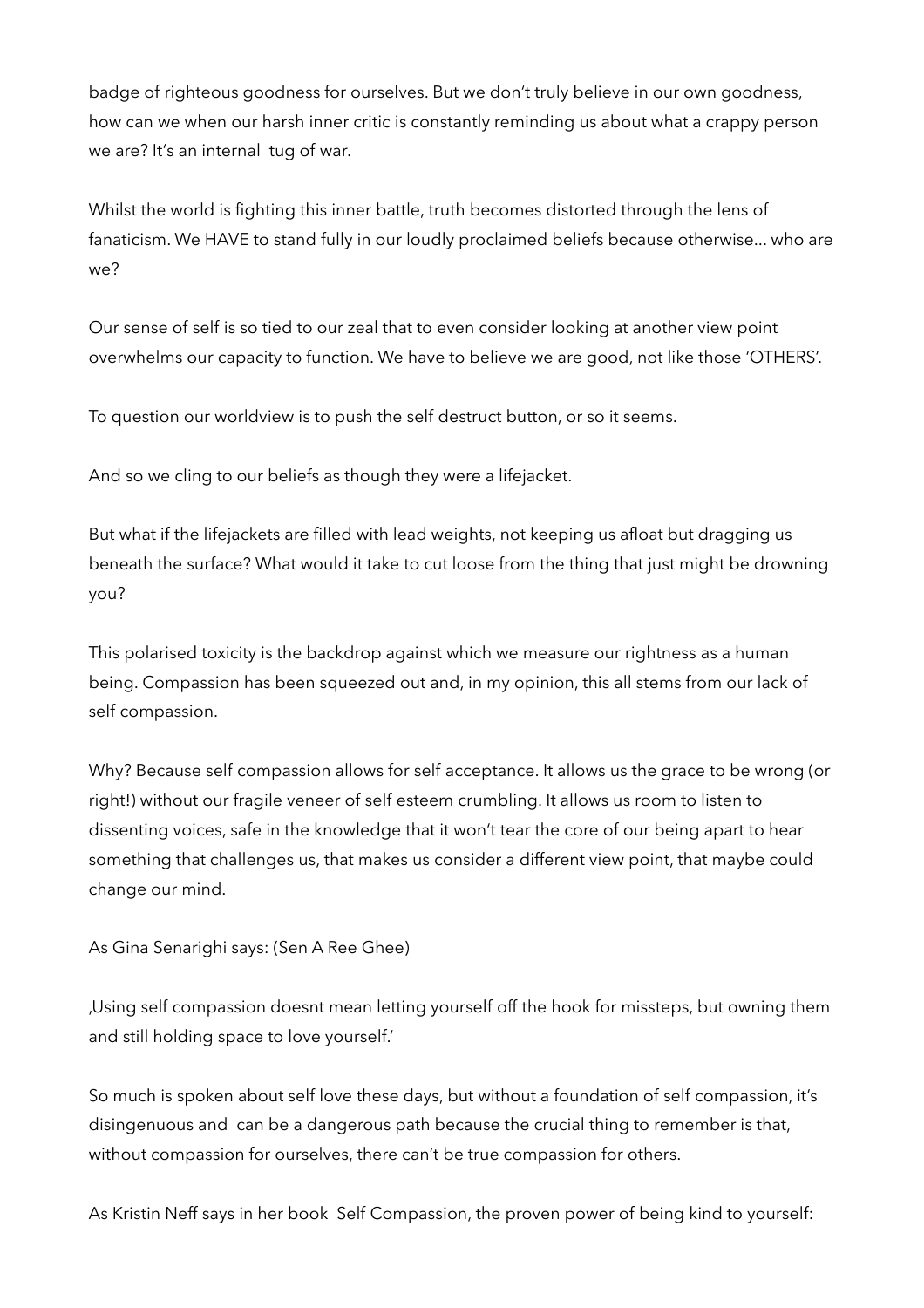'If you are continually judging and criticising yourself while trying to be kind to others, you are drawing artificial boundaries and distinctions that only lead to feelings of separation and isolation.'

Dealing with our trauma and shame is required work if we want our children to have a future. To do that we must first learn to look inwards with compassion before turning outwards.

Well, that was all a bit heavy wasn't it? But we have to look at the consequences of our ingrained behaviours if we're going to change them for ones that serve us all better. I don't think it's going too far to say that life on earth is depending on us finding our self compassion, stat.

Ok, let's lower the blood pressure with a short burst of sound healing.

When we come back we'll be exploring how we can increase our self compassion and begin treading the path that will lead to the creation of a better life, for all of us.

### **MUSIC**

Welcome back. In the first segment we looked into what self compassion is, what it isn't and why it matters so much.

Before we look at how we can grow our self compassion, I'm going to explain a little bit about why it's a key aspect of my philosophy as The Sensory Coach.

Ever since I created the idea of The Sensory Coach, one of the driving principles for me has been to help other people realise and acknowledge others differences. As someone who was relentlessly bullied for large parts of both my childhood and adulthood, I have come to hope that, through an understanding of the senses and sensory types, people can develop more compassion for others but first for themselves.

And I know it works because I've seen it in action, first in my own life and then in the lives of many of the people I've worked with.

When I was doing my aromatherapist training we had to create a blend that would help with anxiety. Anxiety and I have a long relationship, so creating this blend was, in the first instance, an entirely selfish exercise! It had to work for me. It became a precious tool in my anxiety kit and I created a little ritual around using it. It was so good that I couldnt keep it to myself, but I couldnt very well call it The cPTSD blend could I? Considering what it gave me, along with the guiding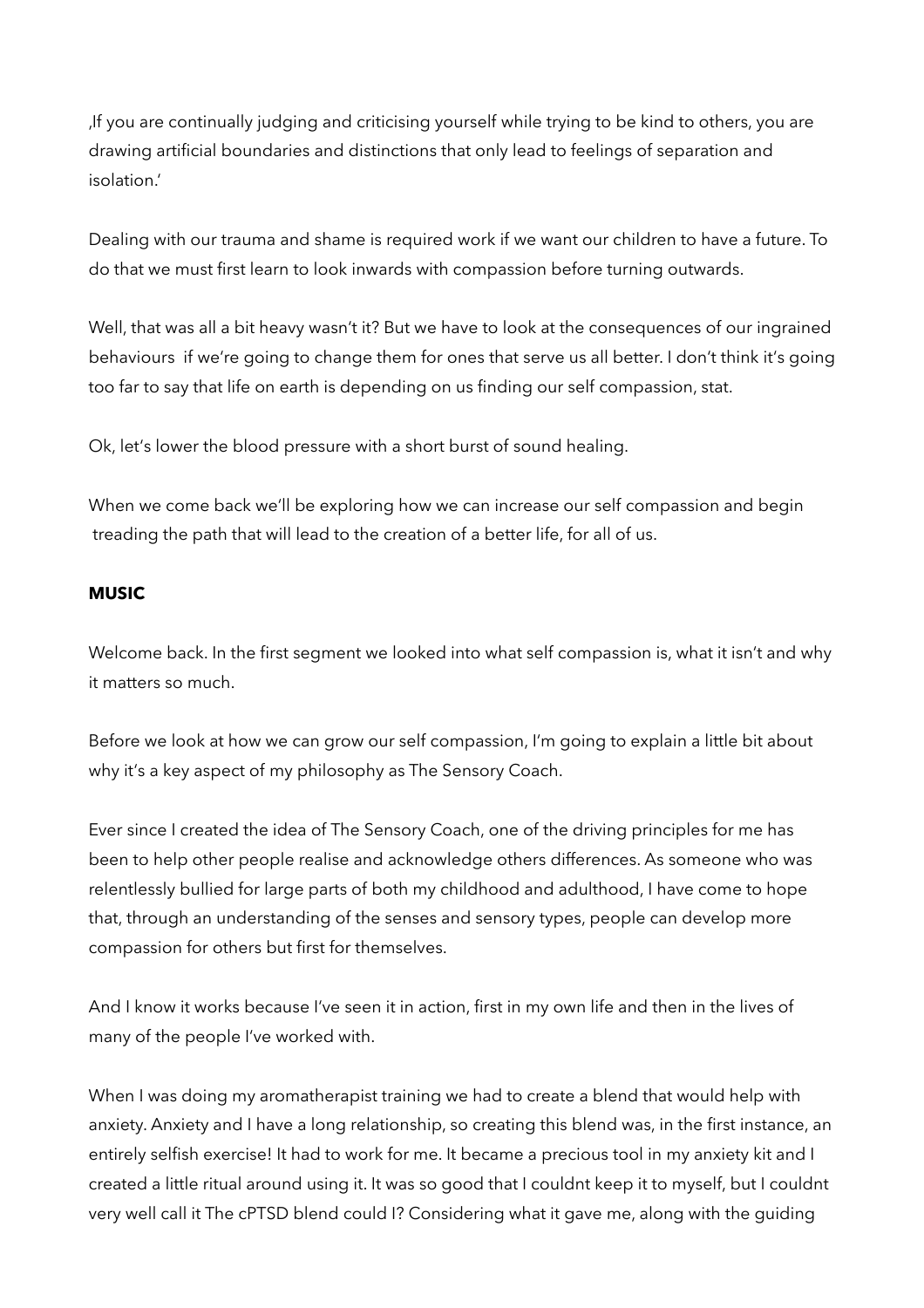principles of The Sensory Coach, it had to be The Self Compassion blend, it's my signature blend now and I still use it regularly. Im using it now as I'm trying not to beat myself up about how long this episode is taking me to create!

I still have a long way to go on my own self compassion journey - it's not easy to undo decades of self abuse - but the thing I realised is that no one else is going to do it for me. All the external praise and kind words in the world couldnt break through the protective but suffocating shell I''d created, it had to be taken apart from the inside out. Only I could do that.

It's a life's work that involves daily practice, but don't let that put you off! It gets easier and the great thing is, once that harsh inner critic begins to know its place, you become stronger, you start doing the things you'd never believe you could - like making a podcast! And before you know it, you've got yourself a self compassion snowball! The more momentum it gathers, the more energy you have to give to others, willingly, without feeling put upon or resentful, because now you 're learning about your own real needs you'll make time to meet them, you'll explore boundaries and set them, you'll realise your own worth and you will NOT want to go back to how you felt before you opened your heart to yourself!

Other people may struggle with this new version of you, but you'll have the ability to show them compassion, you'll be able to encourage them on their own exploration of inner kindness, and if they continue to treat you disrespectfully, you'll have the inner strength to do whatever needs to be done to maintain your boundaries without crumbling under the worry of what they'll think.

THAT is how self compassion changes the world for the better and that's why I'm so passionate about it.

So... how do you begin to cultivate self compassion in your own life?

Shall I tell you a secret?

You've already started!

These pockets of pleasure you've been looking for and filling, they served a bigger purpose than just pleasure.

### Cheeky huh?

By starting to look for the moments of joy, you've begun to understand yourself and discover what brings you pleasure.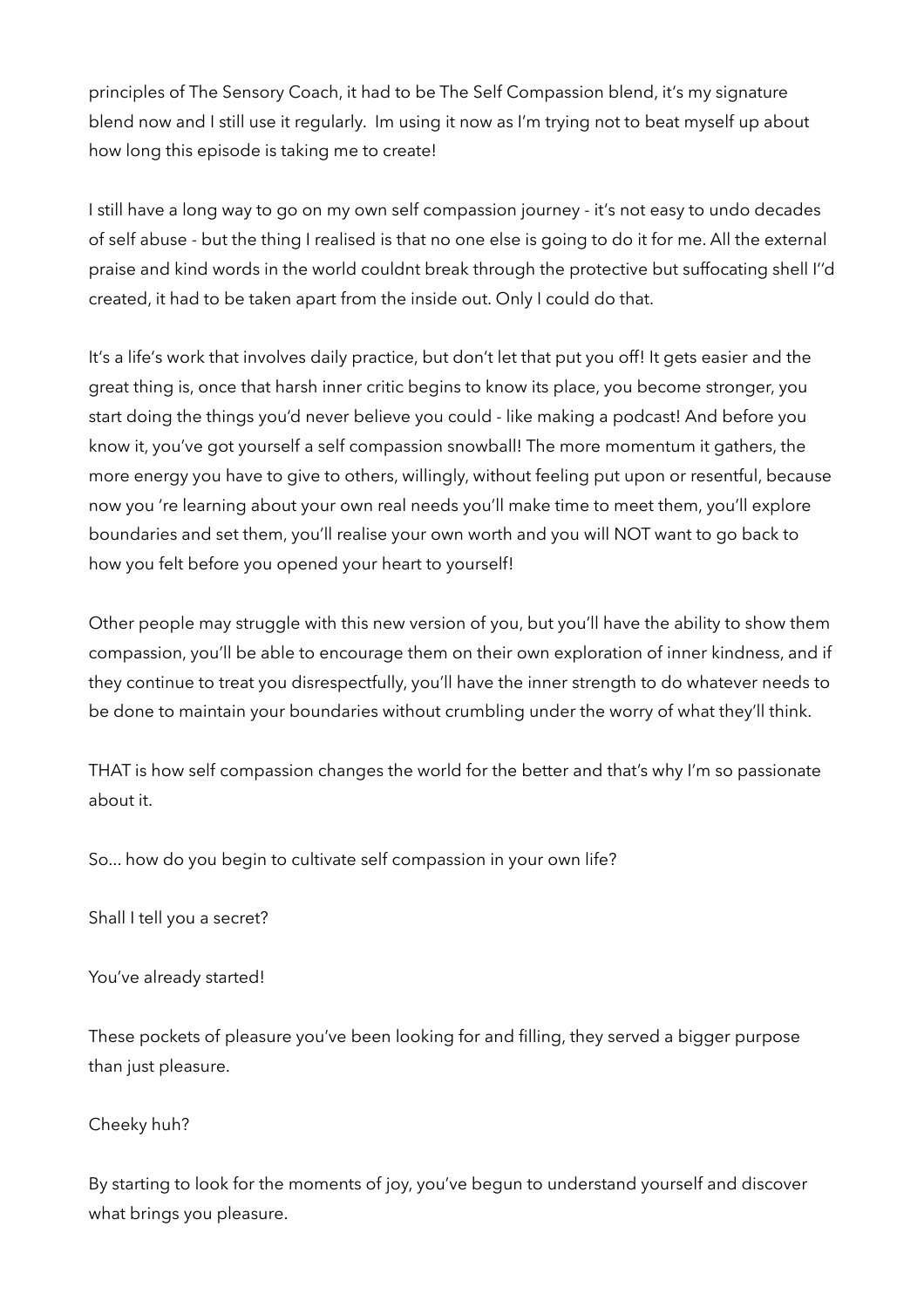By giving yourself those small moments of respite from the world you've begun to value your own time.

By tuning in to your inner senses you've begun to listen to the wisdom of your own body.

You're already so much further along this journey than you realised!

I called The Sensory Coach methodology The Tree of Self Transformation. It's got 5 branches but it's a circular, self perpetuating system.

the first branch is self knowledge -

the second is self compassion

the third is self nurture

the fourth is self expression

and the fifth is self determination

If any of that is ringing bells, it's because all of those things are stealthily built in to these pockets of pleasure you've been exploring.

Now the cat's out of the bag, and you know you've already been practicing a form of self compassion, after the break I'll share a way to dig in a bit deeper in this week's pocket challenge.

# **music**

Welcome back let's get straight into this week's

# pocket challenge :

Last week you were looking for inner pockets of pleasure by noticing what your internal senses were telling you.

This week's challenge adds another element of The Noticing to your day, which, if you make it a regular practice, will help you to make your pockets of pleasure even more nurturing.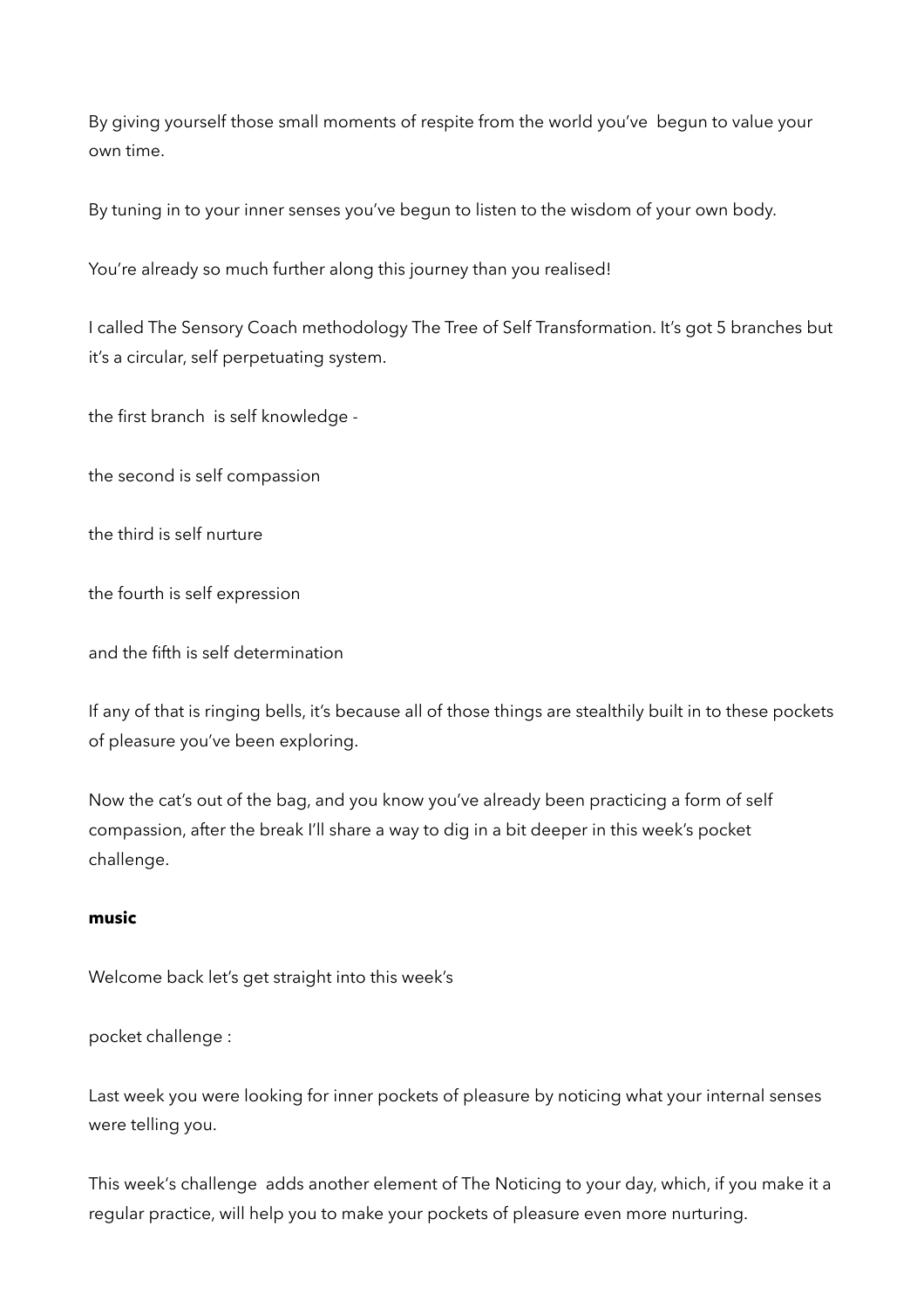This week, as you continue to fill up your pockets of pleasure, take a moment to notice any moments where you criticise yourself for enjoying a moment, where you berate yourself for not having a perfect moment, or judge yourself for , wasting' time.

When you catch yourself in a moment of self criticism, put your right hand on your upper left arm and rub or pat gently, take a deep breath and simply say, I am enough'. No judgement, no questioning, no exploring where that self abuse stems from, just a gentle, soothing, loving touch and the reminder that you are enough.

You can do this anywhere - no one will notice, you can even say the words, I am enough' in your head if you need to, but if you can say them out loud do, using your voice is a more powerful experience than saying the words in the confines of your head. Releasing the frequency of those words beyond the inner boundaries of your body is a special kind of empowering magic.

I'm excited to find out how you get on with this exercise, it's one of my absolute favourites.

With December almost upon us I thought I'd create a nice seasonal gift for you - it's my Self Compassion Advent Calendar!

It's a set of 24 printable cards with a different quote about Self Compassion on the back. You could hang them on garland, pop them in a little box or your bag, you might add string to them and hang them all on a hook, taking one off each day, it's entirely up to you.

They're absolutely free, you don't even need to give me your email address. Feel free to share them with friends, strangers, loved ones - the more self compassion the kinder the world. Sharing is caring  $\left(\frac{1}{3}\right)$ 

You can find the pdf on the shownotes page for this episode - go to [thesensorycoach.com/](http://thesensorycoach.com/shownotes) [shownotes](http://thesensorycoach.com/shownotes) and click on the link to episode 3.

Ok my lovelies this has been a long one. I hope it's been helpful.

in next week's podcast we're going to be exploring the magic of sound.

Don't forget to check out the show notes which includes the download for the Self Compassion Advent Cards along with a lfree shipping discount for the Self Compassion blend, the transcript, a couple of musical treats and recommended reading.